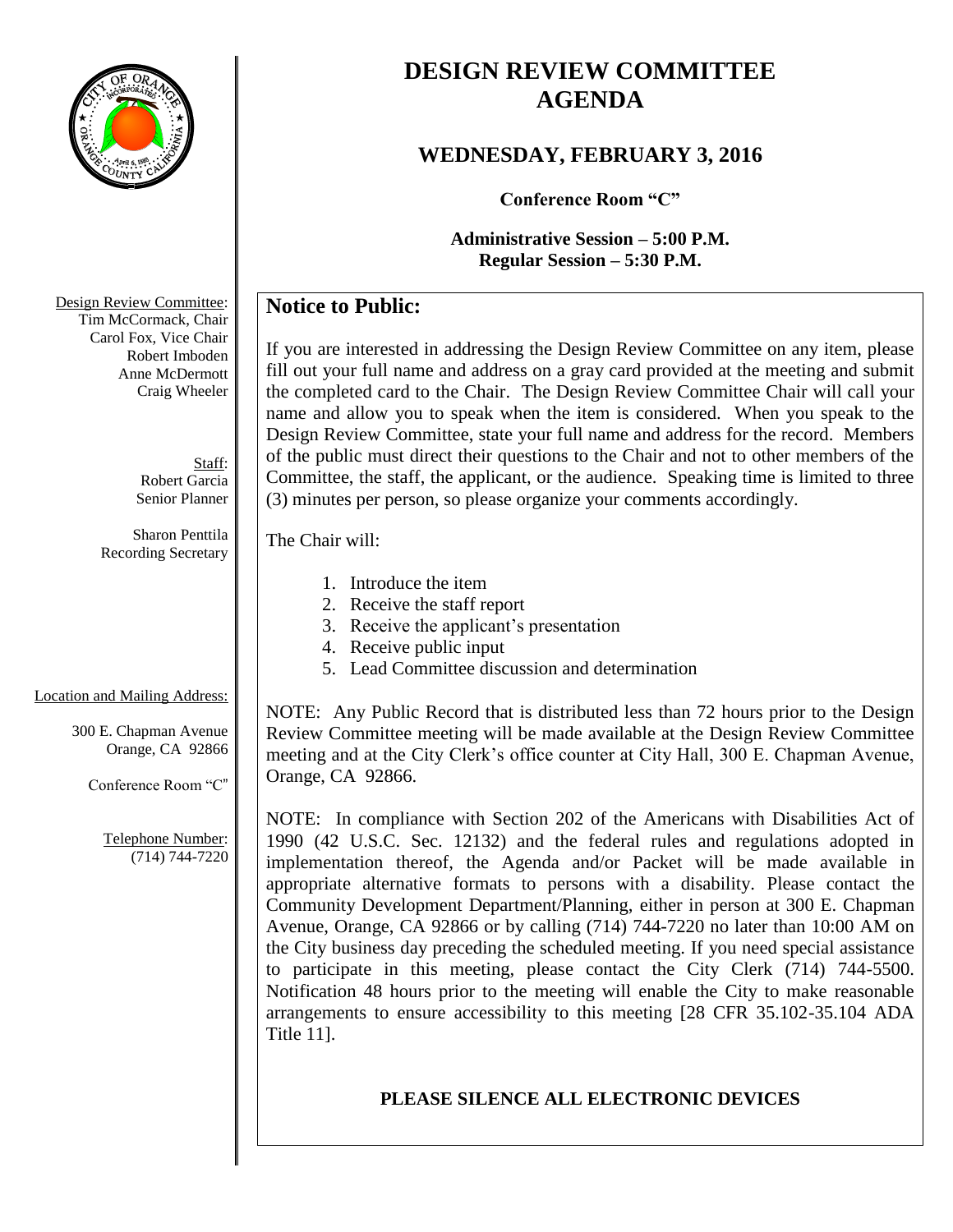The Committee holds an Administrative Session to receive general information from the staff and to conduct an initial review of Minutes of prior meetings. The Session is open to the public; however, no public testimony is taken and no decisions are made. Following the Administrative Session, the Regular Session will begin at 5:30 p.m.

- 1. Review of Agenda
- 2. Policy/Procedural Information
- 3. Review of Minutes: December 16, 2015

### **Regular Session - 5:30 P.M.**

### CALL TO ORDER:

### ROLL CALL:

### COMMITTEE REORGANIZATION WITH AN EFFECTIVE DATE OF FEBRUARY 17, 2016:

Election of Chairperson and Vice-Chairperson

### PUBLIC PARTICIPATION:

Opportunity for members of the public to address the Design Review Committee on matters not listed on the Agenda.

### CONSENT ITEMS:

(1) APPROVAL OF MINUTES: December 16, 2015

All matters that are listed above as Consent Items are considered to be routine by the Design Review Committee and will be enacted by one motion. There will be no separate discussion of said items unless members of the Design Review Committee, staff, or the public request specific items to be removed from the Consent Items for separate action.

### AGENDA ITEMS:

### Continued Items:

- (2) [DRC No. 4798-15 Raising Cane's](http://www.cityoforange.org/civicax/filebank/blobdload.aspx?BlobID=17317)
	- Final review of landscape and lighting plans.
	- 2249 N. Tustin Street
	- Staff Contact: Kelly Ribuffo, 714-744-7223, [kribuffo@cityoforange.org](mailto:kribuffo@cityoforange.org)
	- DRC Action: Final Determination

New Agenda Items: None